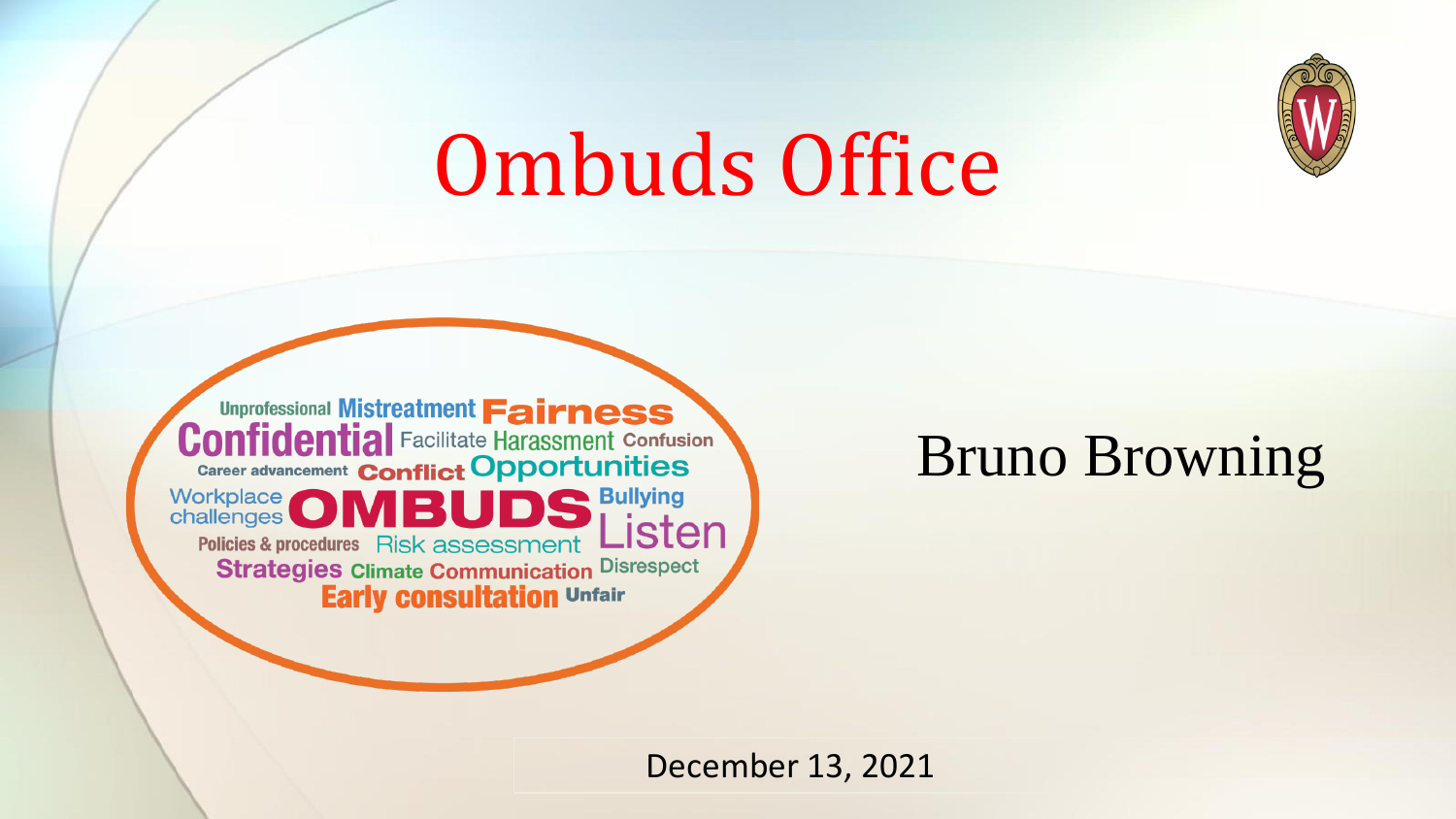#### What is an Ombuds? What do Ombuds Do?

- The name "ombudsman" comes from Swedish and literally means "representative." Simply put, an ombudsman is one who assists individuals and groups in the resolution of conflicts or concerns.
- The UW Ombuds provide a safe place for all UW Madison employees including Faculty, Academic Staff, University Staff, Post-docs, and Graduate Students experiencing problems in the workplace.
- We listen in a confidential setting and explore concerns.
- We offer resources, options and strategies to address workplace concerns and to empower employees.

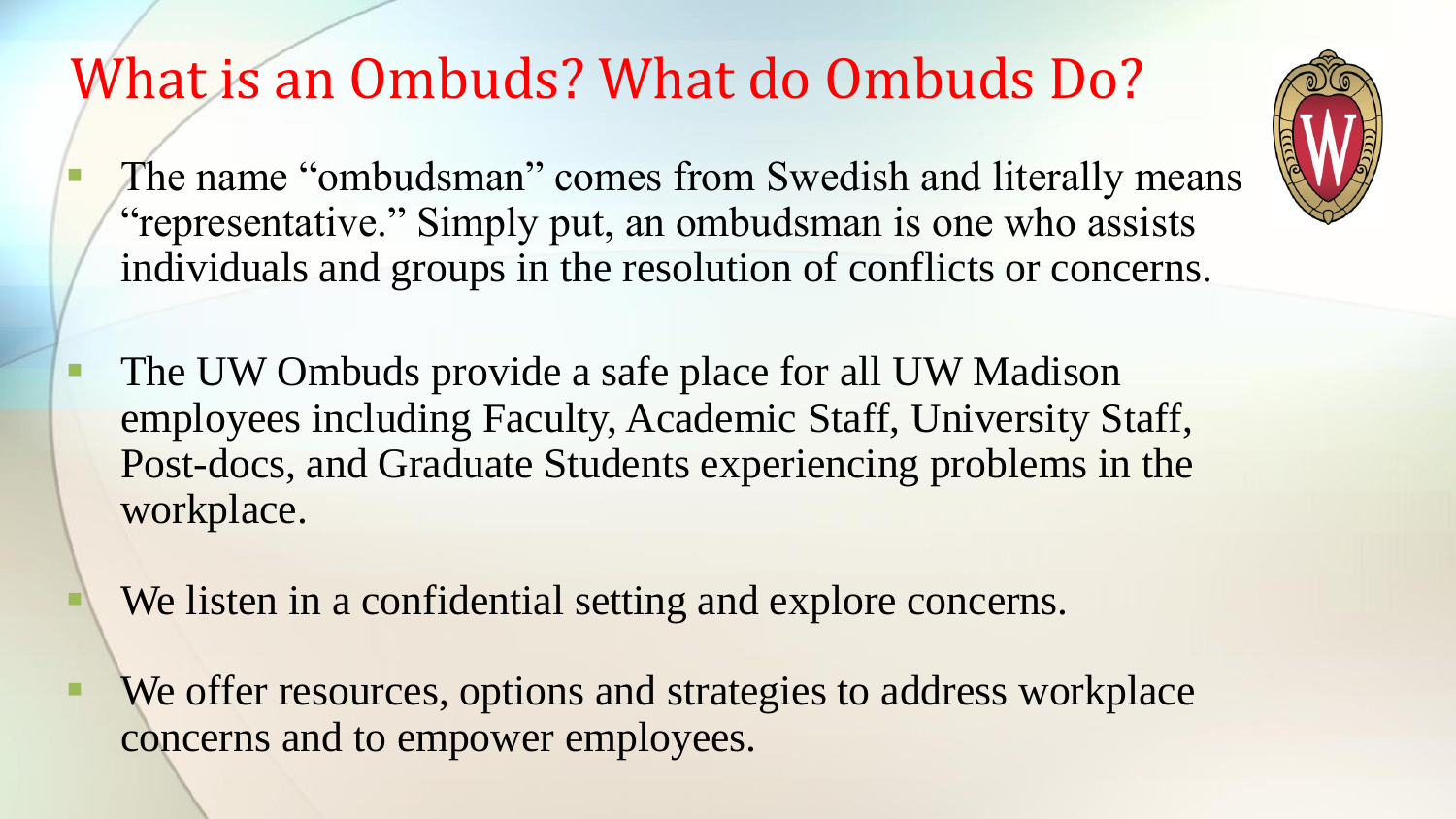#### Who are we?



We are five emerti UW Faculty, Academic Staff and University Staff from across the University hired 25% time for (staggered) 3-year terms.

Collectively, we have over 150 years of broad UW-Madison experience in various roles including research, administrative, clinical work, research environments and/or with graduate and professional students.

Our office is unique among academic Ombuds offices in the US.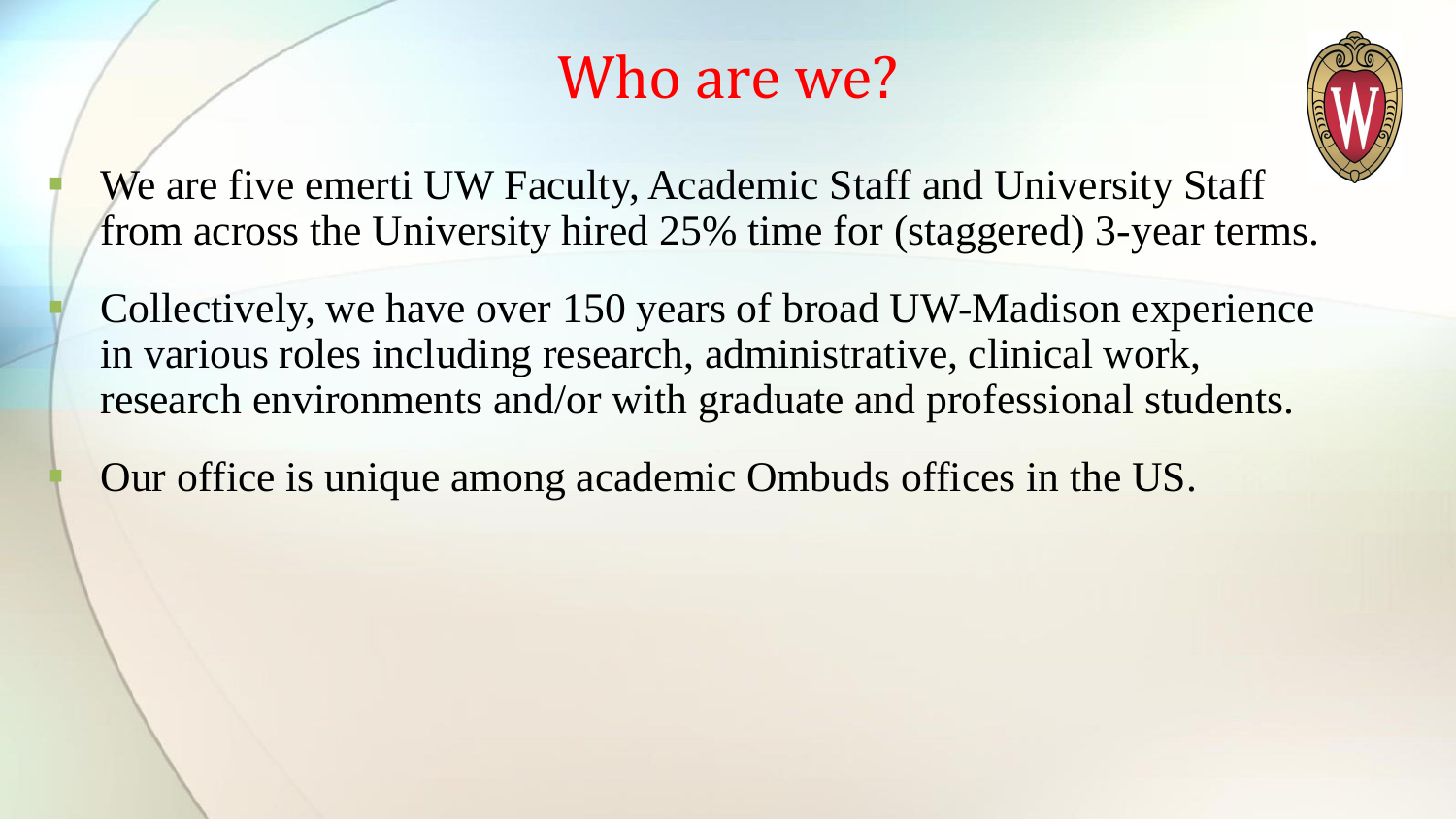## How We See Ourselves Helping the Campus



- Provide a place for UW employees to discuss work-related problems informally and to ensure that they will have a sympathetic ear.
- Empower visitors to seek out most appropriate resources and personal action plans.
- Help solve "small" work-related problems (where possible) before they become "large".

Keep an open ear out for systemic problems that need to be addressed by University administration.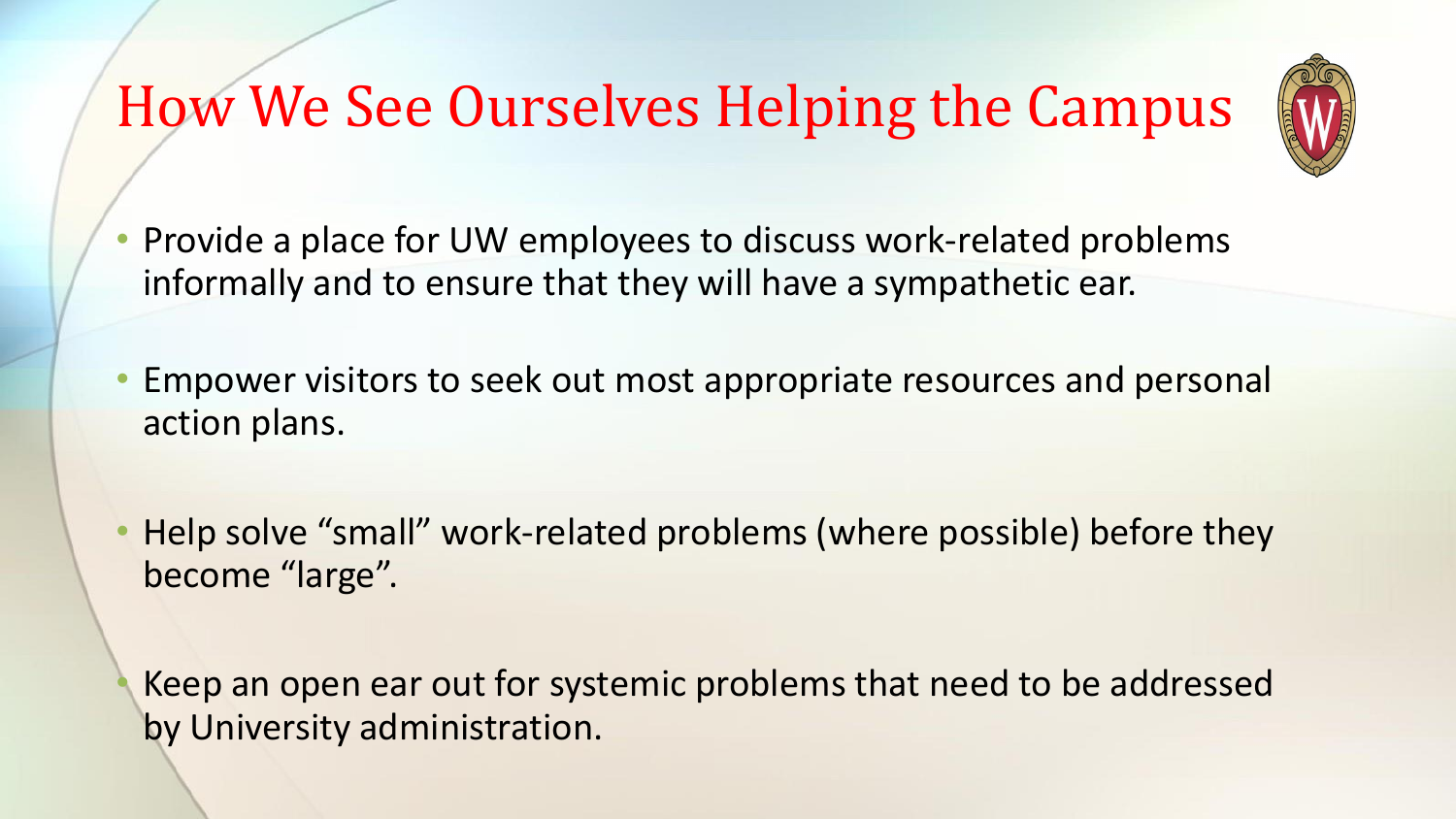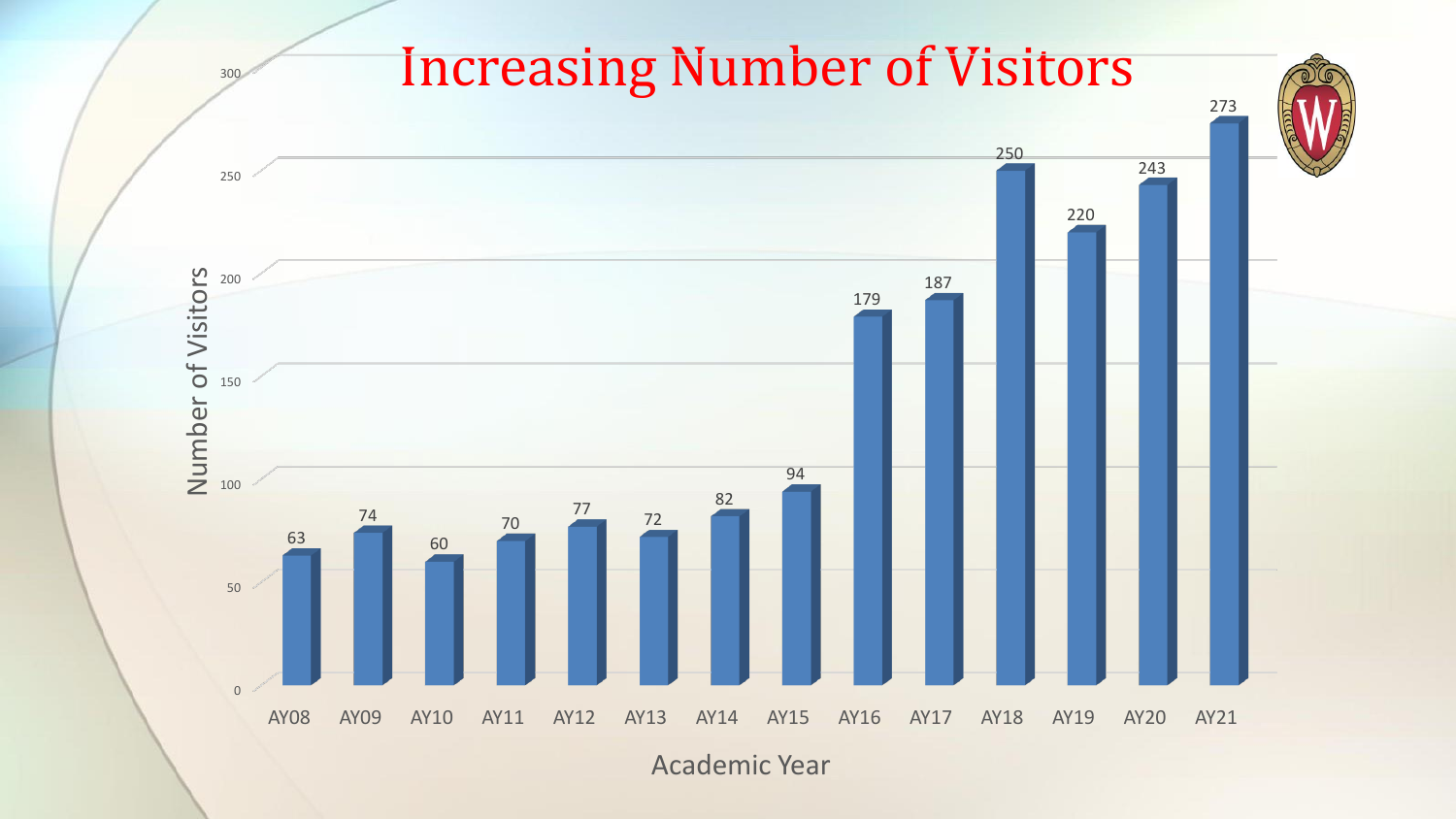## Who we served (AY 20-21)



**Faculty - tenured** 

- **Faculty non-tenured**
- **Academic Staff**
- **University Staff**
- Postdoc
- Graduate Student Employee
- Graduate Student Non-employee

**Other** 

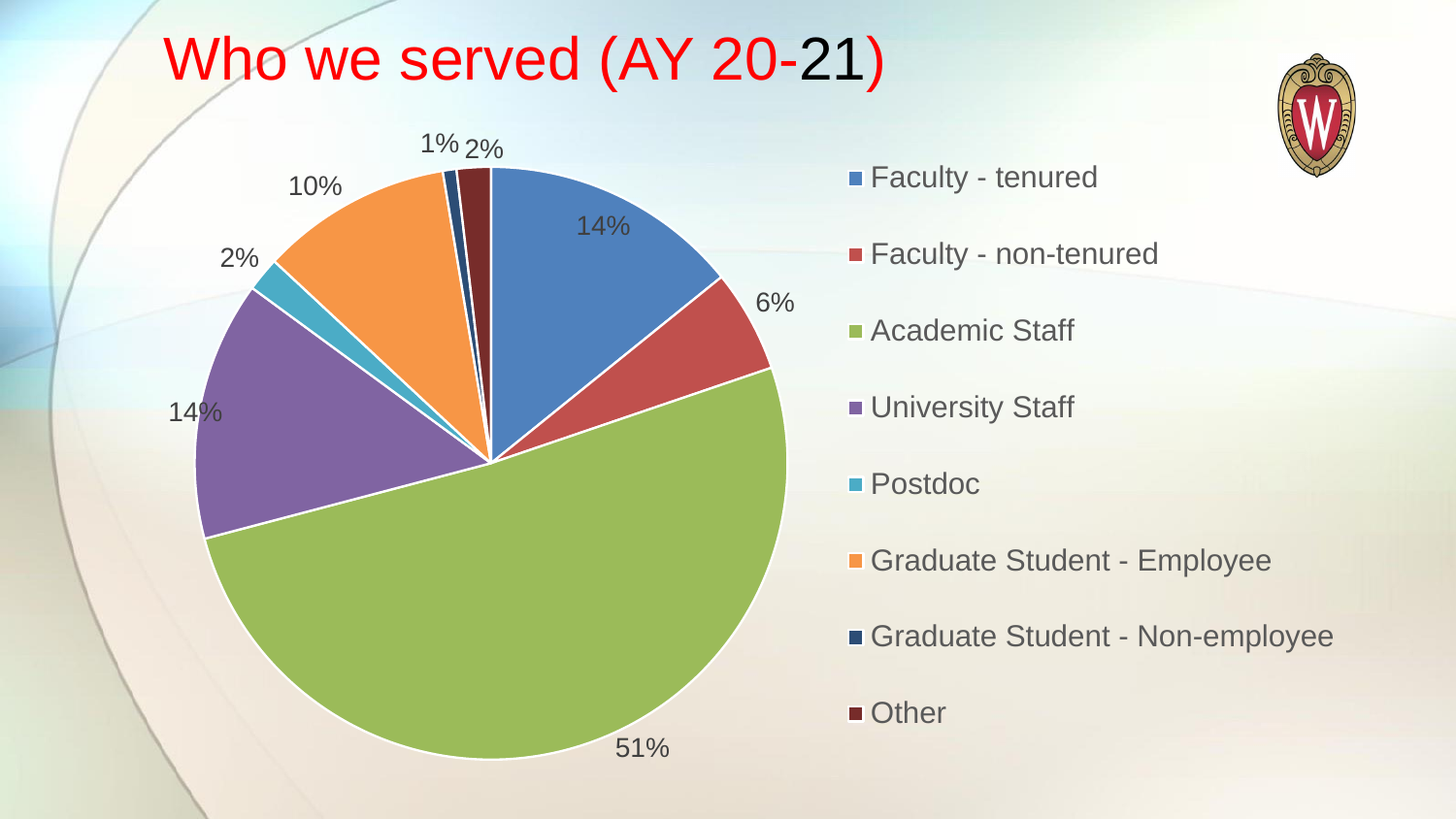